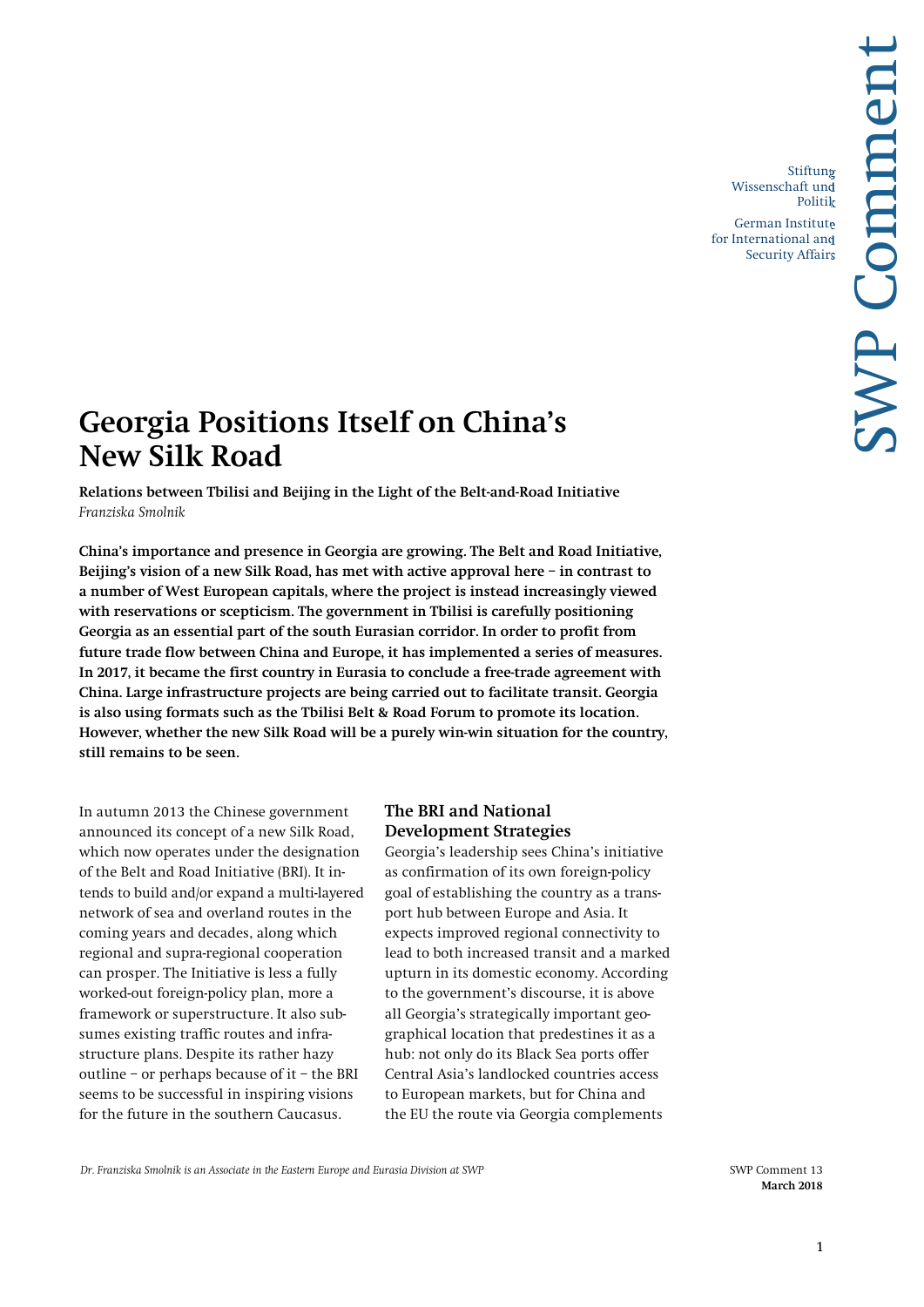northern Eurasian overland routes through Russia. The government in Tbilisi also foregrounds the country's political order, pointing to its democratic reforms and high level of economic liberalisation. It has sought to put itself on the map as an attractive business location through such events as the Tbilisi Belt & Road Forum, which was organised with Chinese partners in 2017 for the second time and is meant to be a "mini Davos". Associating its own development strategies with the "BRI" label is also intended to boost Georgia's image abroad.

To establish itself as a hub linking East and West, Georgia is primarily banking on two series of measures: creating a network of free-trade agreements, most recently through the agreement with China; and expanding infrastructure, in particular through the Baku–Tbilisi–Kars railway route and the deep-sea port at Anaklia. However, these measures will only take full effect in several years' time. Whilst this is in keeping with expectations in Georgia, it does make it difficult to gauge their success (or otherwise). This is reflected in the ambivalence characterising the debate in Georgia, as the author discovered in conversations in Tbilisi.

#### **Economic and Political Objectives**

In Tbilisi, close relations with China are seen as an essential factor for increasing trade flow along the southern Eurasian route and helping to realise the goal of Georgia becoming a transport hub. Georgia's vision is to act as a bridge between East and West. In this context, Georgia-China relations do not rival but complement the country's Euro-Atlantic orientation and its ongoing integration into European structures.

The Georgian leadership primarily views expanded relations with China in terms of economic gains. However, it also hopes for an important synergy effect of economic cooperation and increased economic interests, namely security guarantees and a counterweight to its neighbour to the north, Russia. Extensive Chinese economic interests in Georgia should prevent Russia from using military aggression against the country – at least that is the idea – since Moscow will take care not to endanger Chinese investments. According to local observers, Georgia's cooperation with China also sends a crucial message to Moscow that alternative markets exist – and that potential export losses from renewed Russian sanctions against Georgian products could easily be recouped.

### **The Development of Bilateral Economic Relations to Date**

Economic cooperation between Georgia and China has developed rapidly in the past few years. There are ever more meetings between Chinese entrepreneurs and Georgian government officials and business representatives with the aim of further expanding relations. In the 1990s, the two countries' trading volume was negligible. According to Georgia's statistical agency, until 2000 annual imports from China came to under US\$3 million; Georgian exports to China did not even reach US\$1 million. This changed dramatically in the first decade of the new century, when trading volumes rose more than a hundredfold. This increase was primarily driven by the enormous growth in Chinese exports and underpinned by China's changed foreign policy, proclaimed by Beijing in the early 2000s under the motto "Going Out". During the late 2000s, several larger commissions for infrastructure development in Georgia, such as bypasses, tunnels and railway lines, went to Chinese companies. Trade between the countries continued to increase sharply in the following years. In 2017 Georgian exports to China amounted to over US\$207 million; imports from China to Georgia were valued at over US\$732 million.

However, these figures reveal not only the strong growth in bilateral trade relations. They also highlight a trade deficit on the part of Georgia, which, with its not even 4 million inhabitants, is a tiny country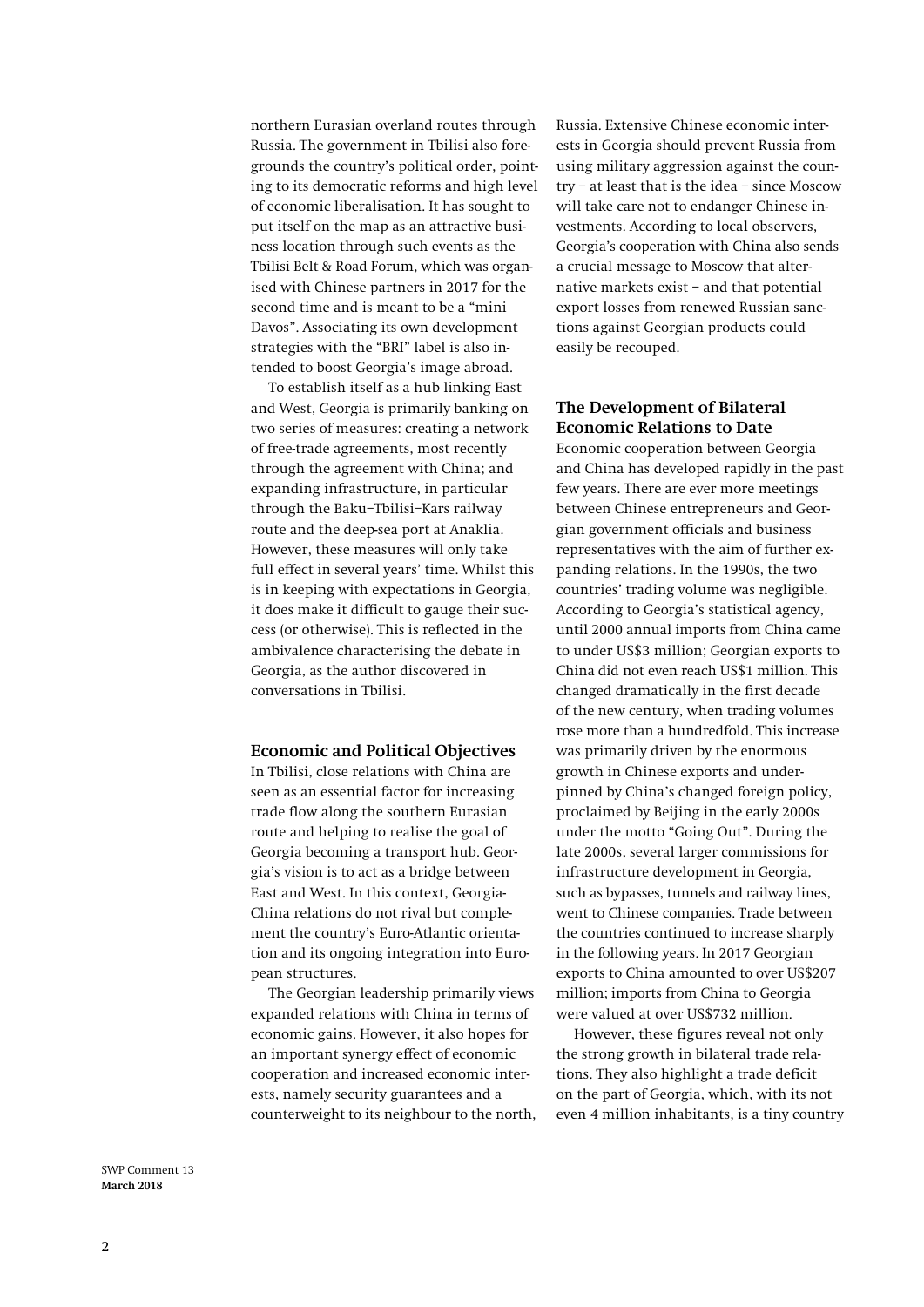compared to China. There is also an imbalance in the range of traded goods. Whilst China sells a range of goods to Georgia, the latter's exports to China are not very diversified. Ores, copper and copper products predominate alongside alcoholic drinks, especially wine. In contrast to the wide portfolio of exported goods from China, little diversification exists in Chinese foreign direct investment (FDI) in Georgia. One company in particular, the Hualing Group, looms large – inter alia as operator of a duty-free industrial zone in Georgia's Kutaisi. The Hualing Group's investments pushed China's FDI to its peak of nearly US\$218 million in 2014. However, the dominance of a single investment source carries with it a risk of fluctuation. Thus, in 2016 China's direct investments were only about US\$26 million. In 2017, FDI increased again, though far below 2014 levels.

## **Free Trade with China from 2018**

This is the backdrop against which Georgia's leadership judges its free-trade agreement with China, which entered into effect on 1 January 2018, to be a real success. The agreement is seen as paving the way for further development of economic relations and Georgia's future as a hub between East and West. Import duties have been removed on both sides for over 90 percent of export categories. The government in Tbilisi assumes that Georgia in particular will profit from the agreement since most imports from China were already exempted from customs duties before the agreement, a sign of the liberalisation of Georgia's economy. A feasibility study carried out in the run-up to the negotiations came to a similar conclusion. For instance, the agreement stipulates that China will remove customs duties from alcoholic drinks, including wine. Previously these were as high as 20 percent for Georgian wines. Tbilisi therefore expects this export hit to further establish itself on the Chinese market. China is already the second-biggest market

for wine from Georgia, after Russia – although the total volume of bottles sold to Russia is still about six times greater.

The agreement was negotiated relatively quickly. Its advocates see this as proof of Beijing's interest in Georgia. However, sceptics – including many representatives of Georgia's business world – feel the hasty agreement reflects the asymmetry between the two economies and inadequately protects Georgia's own market against China's economic might and its affordable products. They have numerous unanswered questions, in particular how domestic production and the local workforce might profit from the agreement. One challenge for Georgia's economy is the frequently low competitiveness of local products. Despite positive dynamics, its industrial sector is neither well-developed nor productive. Georgia's stumbling block, however, continues to be its agricultural sector. The national development strategy "Georgia 2020" concedes that the country's export potential is generally low. For sceptics, these conditions will make it challenging to diversify the country's exports and therefore difficult to make extensive use of the customs exemption on Georgia's side. Furthermore, the growth of promising and export-orientated sectors of the economy often founders due to a lack of qualified labour in the country.

## **The Free-Trade Network as a Competitive Advantage**

The free-trade agreement with China completes a whole series of comparable agreements concluded by Tbilisi. Georgia also has free-trade agreements with the CIS countries Ukraine, Belarus, Moldova, Kazakhstan, Kirgizstan, Uzbekistan and Turkmenistan; its neighbours Armenia, Azerbaijan and Turkey; the EFTA states Switzerland, Iceland, Liechtenstein and Norway; and, via the Deep and Comprehensive Free Trade Area (DCFTA), the EU member states. It also enjoys preferential trade rules within its relations with the USA, Canada and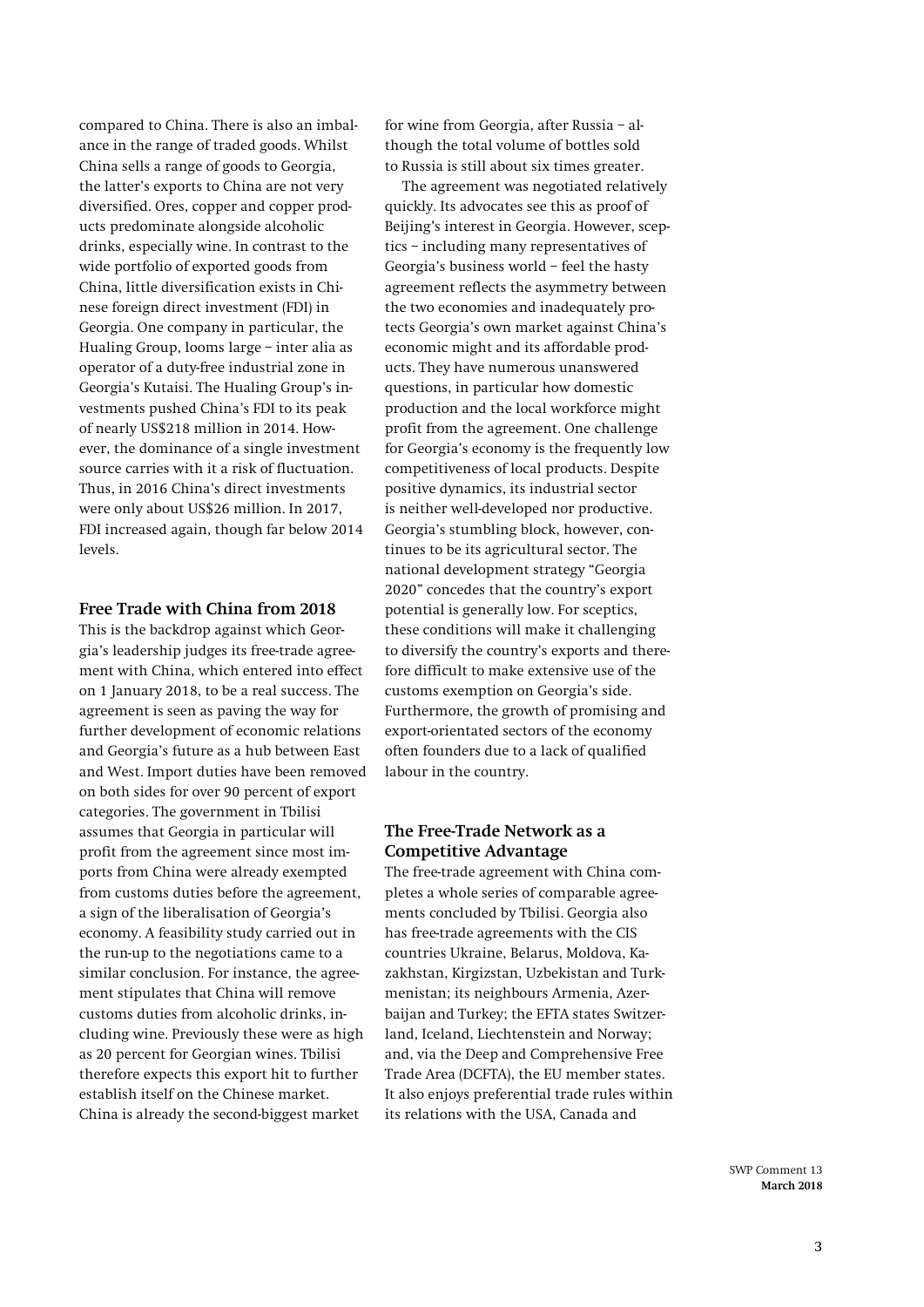Japan; negotiations for a free-trade agreement with India are planned.

This network of customs-exempt trade has enabled Georgia to grow its own market exponentially, according to Georgian government officials. They point out that, with existing free-trade agreements alone, the country can offer Chinese companies access to a market of more than 800 million people. This, they believe, is one of its fundamental advantages as a business location in the competition not only for transit flows from East to West but also for attracting Chinese companies to transfer production to Georgia. However, a precondition for using Georgia as an export platform for the EU market is that it fulfils or implements the DCFTA requirements on rules of origin as well as product-safety, hygiene and social standards. To date, Chinese investment focuses mostly on non-tradable goods, and investment in Georgia's exportorientated sectors is extremely low, according to two studies made in 2017 by the Georgian Foundation for Strategic and International Studies.

#### **Expanding Infrastructure**

Alongside its free-trade extension, the Georgian government is also making efforts to expand the country's road, rail and sea traffic infrastructure. Its aim is to markedly increase the attractiveness of both Georgia's location and the route from China to Europe through the southern Caucasus.

Currently, the southern route is still overshadowed by the northern routes via Russia, which handle the large majority of overland (rail) transit between China and Europe. Two infrastructure projects in particular now aim to change that: the new, or rather modernised, Baku-Tbilisi-Kars (BTK) rail link connecting the neighbouring countries of Azerbaijan, Georgia and Turkey; and the mega project at Anaklia, a deep-sea port on Georgia's Black Sea Coast, estimated to cost US\$2.5 bn.

#### **Rail Traffic: Baku–Tbilisi–Kars**

Although the Baku–Tbilisi–Kars rail link was conceived, and work begun, long before BRI, it is now seen in Georgia as a central component of the southern Eurasian route. After a decade of construction and several delays, the physical infrastructure has been completed. On 30 October 2017, the line was inaugurated in Baku by the heads of state or government of Azerbaijan, Georgia, Turkey, Kazakhstan and Uzbekistan. Once the railroad has become fully operational, it is expected to be able to carry up to 17 million tonnes of freight and three million passengers annually. Currently, its capacity is still substantially below those levels, at around five million tonnes of freight and one million passengers. The first test run was carried out as long ago as December 2015 from Lianyungang, a town in northeast China, via Kazakhstan, the Caspian Sea to Azerbaijan and Georgia to Turkey – with the last leg again by ship from the Georgian port of Poti, rather than by train. The journey time of 15 days became the benchmark for those involved; in Georgia this figure was also used to herald its arrival as a competitor to the northern routes via Russia.

Despite the importance accorded to the BTK route for the southern Eurasian corridor by the initiating countries, no Chinese, European or international investors participated in its financing. From early on, actors such as the World Bank, the Asian Development Bank or the European Bank for Reconstruction and Development favoured a connection that included Armenia. Due to the conflict over Nagorno-Karabakh, however, this was not an option for Azerbaijan or Turkey – the two countries' borders with Armenia are closed. The BTK railroad was therefore sponsored by Turkey and Azerbaijan. The latter co-financed the Georgian section of the link through two loans from the state energy company, totalling approximately US\$775 million. It is likely that the government in Baku also secured itself some control over the terms of use for the Georgian section. It has al-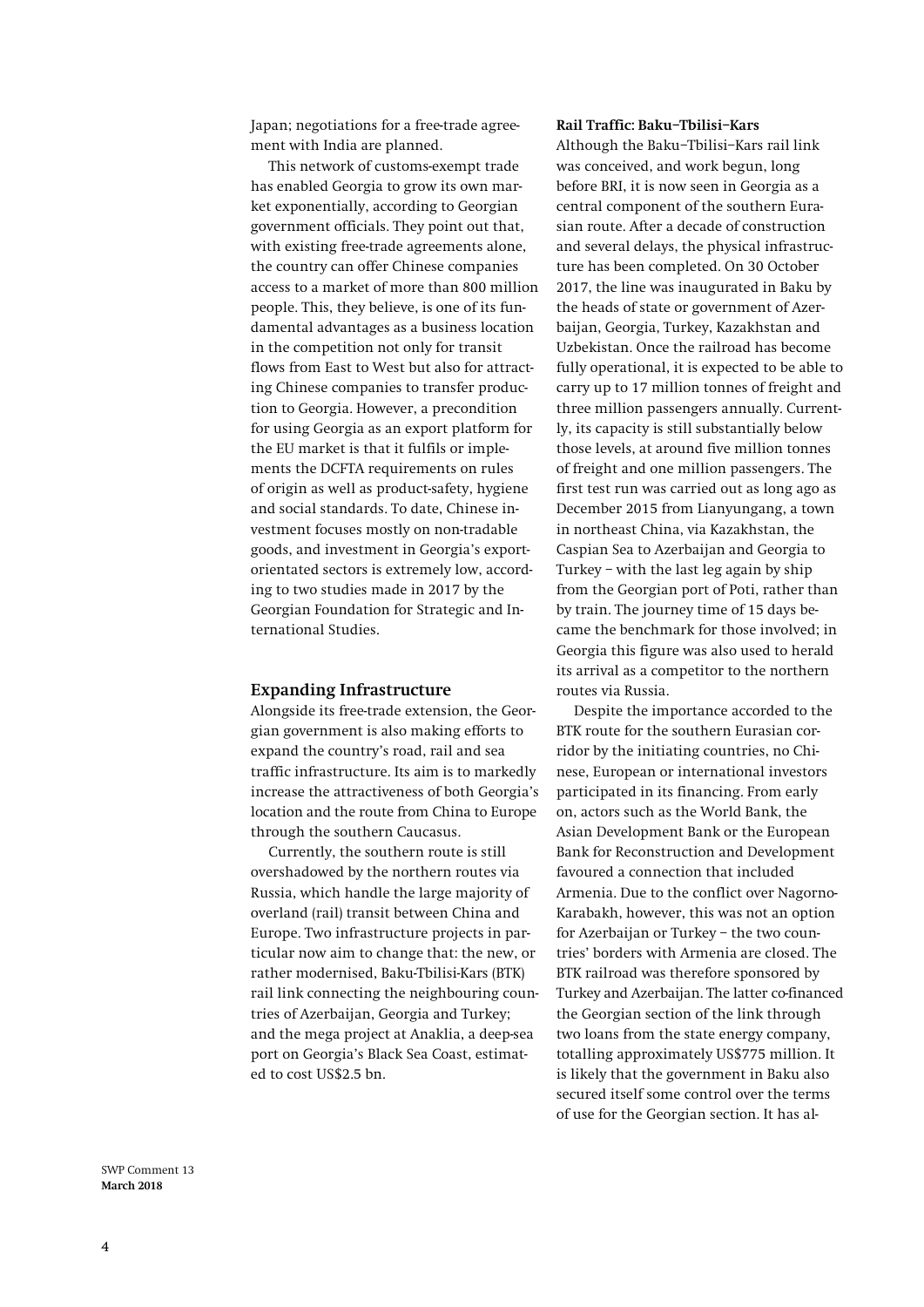ready announced that Armenia would only be allowed to use the BTK to transport its own freight if progress was made in the Nagorno-Karabakh conflict.

#### **Sea Traffic: Anaklia Deep-Sea Port**

Georgia plans to use the deep-sea port at Anaklia to decisively strengthen the maritime component of this southern route. The two Georgian Black Sea ports which currently handle most of the traffic are Poti and Batumi, further south. Their shortcoming is insufficient depth for container ships of the Panamax class. Freight coming from or going to Georgia therefore has to be transferred to other ships in Istanbul or Constanta (Romania), leading to delays. The deep-sea port at Anaklia is meant to remedy this.

Anaklia is viewed as a once-in-a-century project – "a new Georgia is being born", according to Prime Minister Giorgi Kvirikashvili. Its construction in several phases is projected to take the next few decades. The first operational phase is expected to start in 2020 with a capacity of 900,000 TEU (standard containers) per year – more than half of what the port at Poti can currently process.

China was initially not involved in this mega project, whose first phase of construction began in December 2017. A Georgian-Chinese consortium had submitted a bid to the government for building the deep-sea port, but the contract was ultimately awarded to a Georgian-American joint venture, to the surprise of many. The leadership in Tbilisi sees this choice not least as a confirmation of the country's Euro-Atlantic orientation and shared values with the West. As well as offering better terms, the Georgian-American concept distinguished itself by planning to employ as much Georgian labour as possible. This choice also reflects the scepticism of parts of Georgian society towards increasing Chinese commitments in the country. Many specialists and workers on infrastructure projects conducted by Chinese companies so far have come from China. This has been

particularly true for projects not financed by the state and therefore less closely regulated. Georgian financial analysts argue that Chinese companies draw on Chinese employees not least because of the shortage of skilled labour in Georgia. However, the wider public tends to be critical of growing labour migration from China; fears of foreign domination increasingly play a role in Georgia's social discourse.

Although the Georgian-American bid was awarded the contract for Anaklia, Chinese commitment was welcomed from the outset to position the project within the BRI context. Since early 2018, the Chinese company Zhenhua Heavy Industries Co. (ZPMC) has been involved in the project, providing US\$50 bn. It is also expected to find further source of investments for Anaklia in China.

## **Challenges beyond the Physical Infrastructure**

Despite its optimism regarding opportunities for Chinese-Georgian cooperation, the leadership in Tbilisi is not solely banking on bilateral relations with Beijing. It is also making efforts to expand regional cooperation, for instance as part of the BTK. Its relations with Azerbaijan and Turkey are already close. Georgia cooperates with these two countries mainly economically, but increasingly also in security and military matters. Recently, there have been attempts to resuscitate the GUAM Organisation for Democracy and Economic Development, whose members are Georgia, Ukraine, Azerbaijan and Moldova. Last year, the organisation's first high-level meeting since 2008 was held under a Georgian presidency. It agreed to strengthen the economic aspects of cooperation. Georgia is also working with Ukraine, Azerbaijan, Kazakhstan and Turkey within the framework of the Trans-Caspian International Transport Route (TITR).

This multilateral approach makes sense. Transport experts believe that the southern Eurasian route suffers from a competitive disadvantage because it crosses so many countries. Another test run, also in 2015,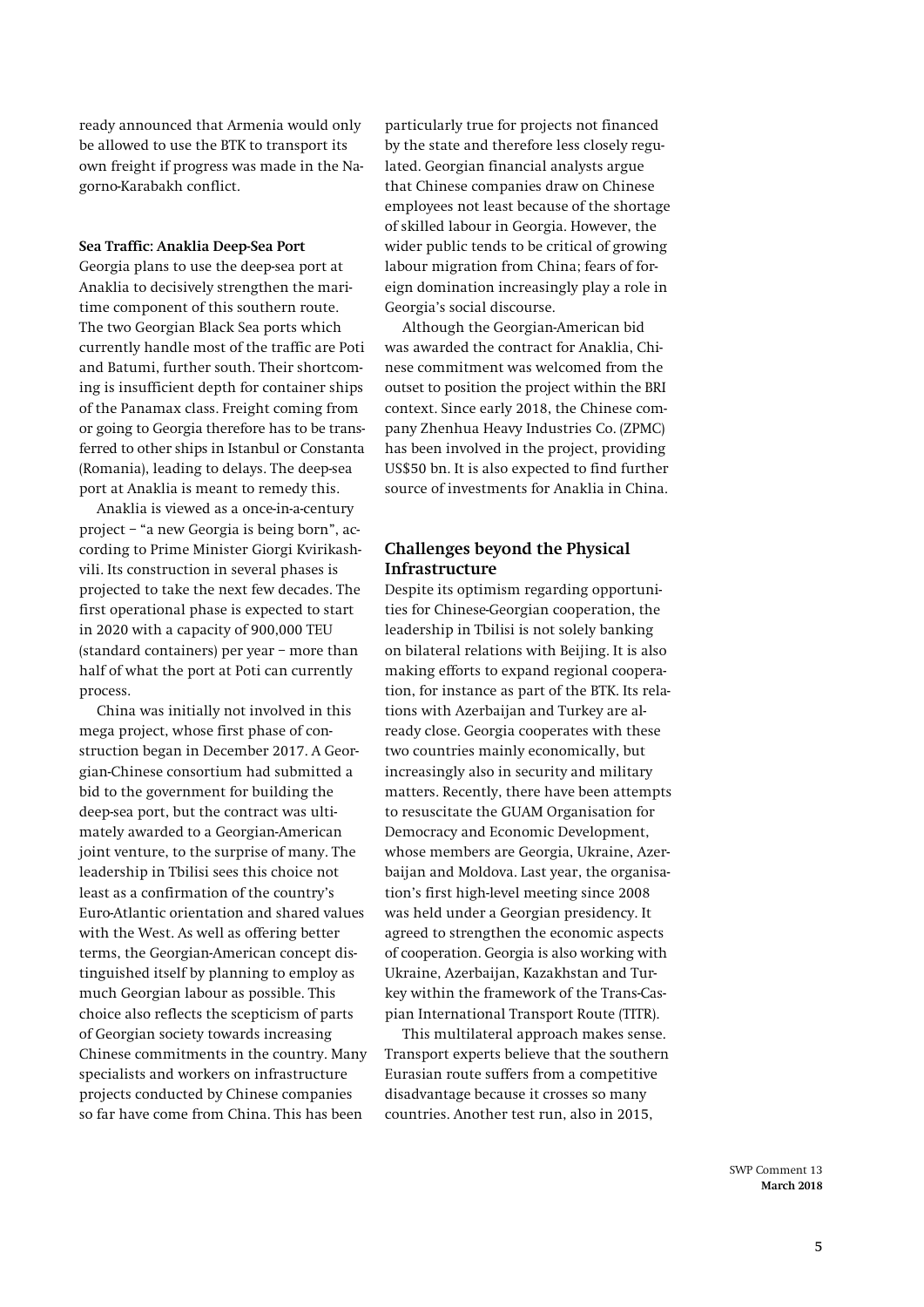from Xinjiang in western China to the Georgian Black-Sea port of Poti only took nine days, but by all accounts almost a third of that time was lost to administrative hurdles. To make the southern corridor truly competitive, substantial adjustments will be required in terms of prices/fees, customs, operation, and work processes – for instance when changing means of transport to cross the Caspian and Black Sea, in itself a weakness of that route compared to the entirely overland routes via Russia. Regulations in the countries involved must also be harmonised, which requires close cooperation of all stakeholders along the entire transport chain. Such is the conclusion of a study commissioned by the International Union of Railways, published in October 2017.

Georgia has already successfully implemented several reforms, for instance by introducing integrated border management and making customs clearance more efficient. However, in Georgia as well "soft" infrastructure could still be improved. Its officials rightly assert that the country scores well in international governance and business rankings. However, where the preconditions for creating a transport hub are concerned, individual indicators can give a more nuanced picture. The latest Enabling Trade Index (2016), published by the World Economic Forum, ranks Georgia 41st and thus the best in Eurasia. However, it slides further down the table in subindices such as availability and quality of transport infrastructure, and availability and quality of transport services (76th and 98th out of 136). In the Doing Business Ranking 2018 Georgia made the global top ten with an impressive ninth place, but in the Trading across Borders category it did less well, coming 62nd. Meanwhile, in the World Bank's latest Logistics Performance Index (2016), Georgia only reaches 130th out of 160 – which puts it mid-table among comparable Eurasian countries. Given the interdependencies in the transit sector, unilateral Georgian efforts to improve soft infrastructure will not be enough, however. The

efforts would have to be reciprocated and also met with the corresponding political willingness by the other countries along the route.

## **Route Competition – Even within Georgia?**

The inclusiveness of the Belt and Road Initiative is often cited as one of its central characteristics. There are no fixed routes, only sketched-out corridors. On a much smaller scale, Georgia has a similarly weblike structure. Improvements to the sea route via the Black Sea, the rail link towards Turkey and the road network are meant to help the country benefit as much as possible from the flow of goods between China and Europe. However, analysts and those involved in expanding the transit route raise the question of whether the planned capacities will really be fully utilised. The operator of the port at Poti, no doubt inter alia with an eye on future competition from Anaklia, has announced an expansion of that port as well. A 2015 World Bank report on Georgia's transport and logistics strategy did acknowledge that the existing Georgian Black-Sea ports are operationally limited, but also stated that their capacities corresponded to both current demand and the projected demand for the next few years. Moreover, the completion of the BTK rail link has also connected Turkey's Mediterranean and Black-Sea ports to the southern Eurasian route via Georgia. These might also compete with Anaklia. In conversation, local and international experts point out that, at least for the moment, the growth rates on which planning for Anaklia was based have not been realised.

On this point, the above-mentioned International Union of Railways study stated that overland transport by rail between Asia and Europe was growing quickly and would continue to grow. Nonetheless, its share of total trade is expected to remain small compared to sea freight. Experts calculate that rail freight is around three times quicker than the sea route, but also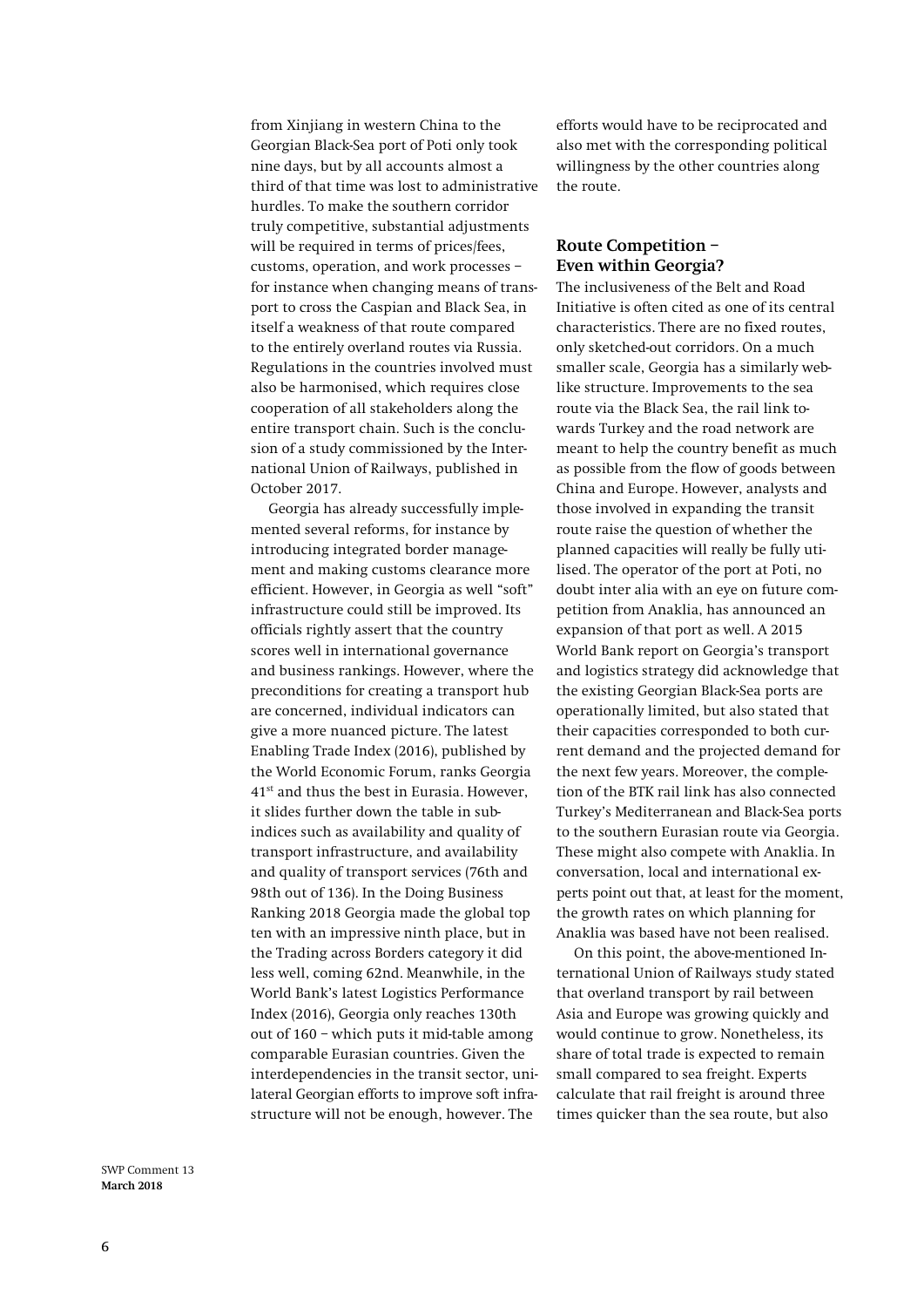three to three-and-a-half times more expensive. It is therefore best suited, they say, to high-cost goods where quick availability is a priority and additional costs are less important. Moreover, they say, the greater share of the goods will still travel on the northern routes via Russia. According to projections for 2027, only three percent of the Eurasian rail traffic will go on the southern routes, meaning both the line via Georgia and those via Central Asia, Iran and Turkey which circumvent Georgia.

Analyses by the ISET Policy Institute in Tbilisi reveal that freight transport on Georgia's railways has been declining in recent years, dropping from 22 or 23 million tonnes in 2007-2008 to under 12 million tonnes in 2016. The analyses found a reduction particularly in transit, even though a large share of it remained on the southern route and merely moved to roads. Some freight, however, also migrated to the northern routes. Figures from the Georgian Finance Ministry and the national statistics agency similarly show that freight has declined overall in recent years.

Experts in Georgia largely welcome the government's initiative to turn the country into a transport hub. However, some question whether Georgia is not better suited to being a hub for regional trade between the states of the southern Caucasus and Central Asia than a hub for international trade between China and Europe. Many agree that Georgia will have to acquire noticeably more trade to realise its potential as a transport junction, and not only trade from China or from East to West, but also in the opposite direction. Having the physical infrastructure is a necessary but not sufficient condition for this.

To increase transit volumes, Georgia is also gambling on geopolitics. Russia's ongoing embargo on certain European and Ukrainian food stuffs, as well as the constraints imposed on Ukrainian goods transit via Russia to China, could benefit the southern route. After all, China is an increasingly important buyer of Ukrainian agricultural products. And the fact that Chi-

na is eyeing Georgia's ports in particular can be seen not just in Anaklia but Poti as well: in 2017, CEFC China Energy acquired 75 percent of the tax-exempt industrial zone there.

## **Conclusion and Outlook**

China's Belt and Road Initiative has hit a chord with the Georgian government. It is compatible with the government's own attempts to establish Georgia as a transport hub and to capitalise on its geographical position between Europe and Asia. To make the country attractive as a regional and inter-regional hub, Tbilisi is counting in particular on a network of free-trade agreements as well as the expansion and upgrade of its infrastructure. The fact that, in 2017, Georgia was one of the first countries ever to receive a credit from the Beijinginitiated Asian Infrastructure Investment Bank (whose founding members include Georgia) is seen as proof, along with the free-trade agreement, of Georgia's significance for the Chinese.

As a trade hub, Georgia wants to profit from more than just transit. It also intends to further boost its domestic economy. When the first building phase of the deepsea port at Anaklia was launched in December 2017, Prime Minister Kvirikashvili said the project would turn Georgia into a "logistics and industrial development hub". As an export platform, Georgia wants to attract foreign companies that will relocate their production or processing facilities so as to benefit from the DCFTA with the European Union or the free-trade agreement with China for goods "made in Georgia". Whether these plans will be realised remains to be seen. Georgia certainly requires further measures to harmonise with European standards and regulations so as to profit comprehensively from the DCFTA. It will also need to make greater efforts to train skilled labour so as to strengthen the export-orientated sectors of its economy.

Not least of all, Georgia's very active integration into the Belt and Road context